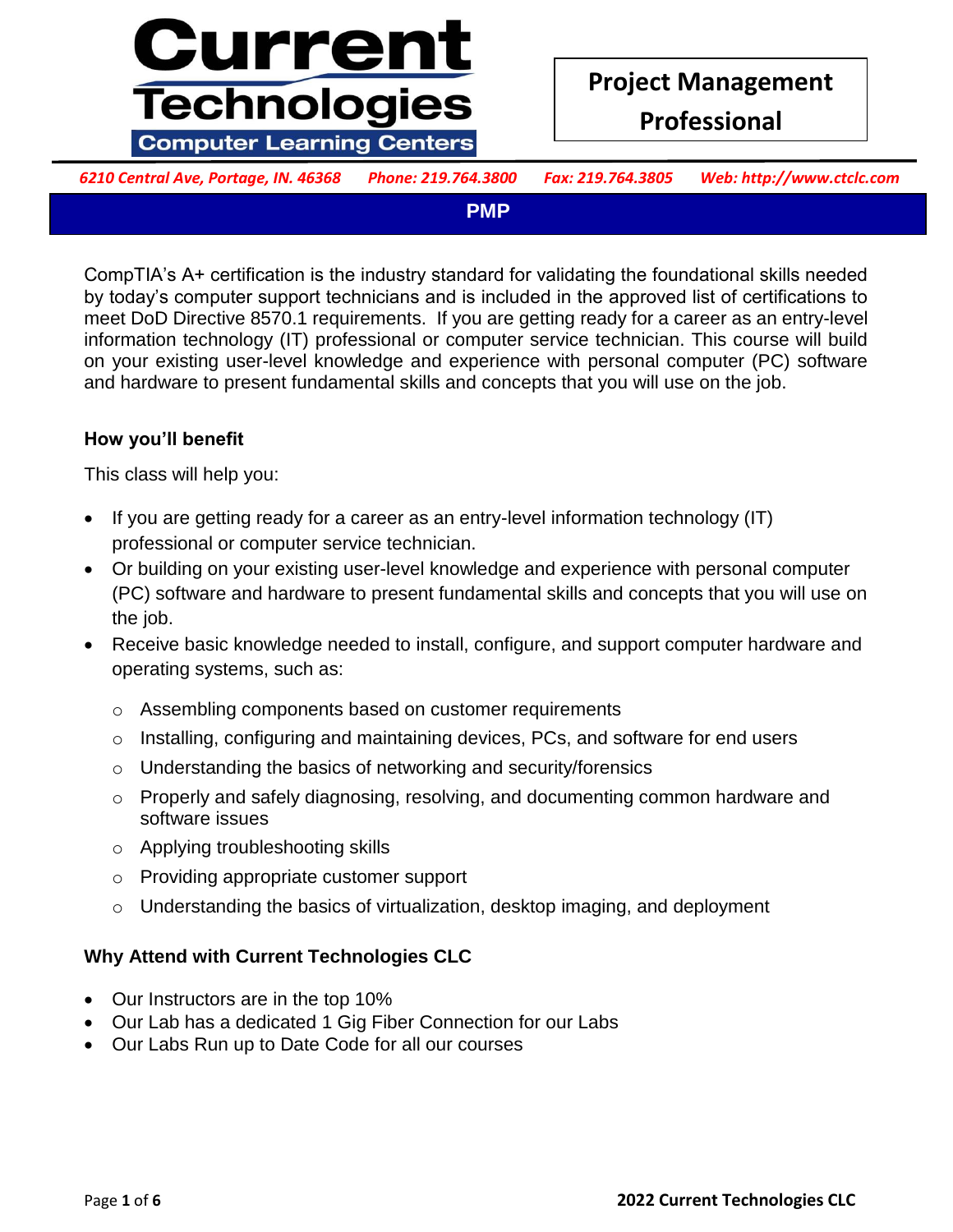# **Current Technologies Computer Learning Centers**

# **Project Management Professional**

*6210 Central Ave, Portage, IN. 46368 Phone: 219.764.3800 Fax: 219.764.3805 Web: http://www.ctclc.com*

**PMP**

## **Objectives**

# Upon completing this course, the student will be able to meet these objectives:<br>Course Price

- 
- Install server hardware and operating systems
- **Examples installation in the server transmission of the protocols Configure 1.1 Server in the protocols Configure networking hardware and protocols**
- Perform basic server configuration tasks **and skills you will be a server and server and server configuration tasks**
- Create a virtual server environment **also benefit you if you have also been** also benefit you be virtual lLT
- **a** Administer servers **are preparing to take the CompTIA Server Serverse and**  $\bullet$  **On-9**  Administer servers
	- Implement server storage solutions
	- Secure the server
	- Plan and test disaster recovery
- **•** Troubleshoot server issues

## **Who Should Attend**

## The job roles best suited to the material in this course are:

- **•** Project Managers **Wish to be a support of the supporting PC** has a support of  $\mathbb{R}$  and  $\mathbb{R}$  **Project Managers**
- **make the transition to be the transition of the transition of the support specialists. The support specialists of the support specialists.** The support specialists of the support specialists. **A** support support special
	- Project Coordinators
	- Project Analysts
	- Project Leaders
- **•** Senior Project Managers
	- Team Leaders
	- Product Managers
	- Program Managers
- **The ensure Sponsors in the success in the success in the 18 to 24 months of the 24 months of hands-on an amount of hands-on**  $\mathbb{R}^n$  **and**  $\mathbb{R}^n$  **and**  $\mathbb{R}^n$  **and**  $\mathbb{R}^n$  **and**  $\mathbb{R}^n$  **and**  $\mathbb{R}^n$  **and \mathbb{R}**
- **•** Project Team Members seeking the PMP Certification

#### **troubleshooting of PC hardware and network operating system issues. It is also**  recommended that you have the CompTIA A+ certification or the equivalent training and  $\mathcal{L}$  and  $\mathcal{L}$  and  $\mathcal{L}$  and  $\mathcal{L}$  and  $\mathcal{L}$  and  $\mathcal{L}$  and  $\mathcal{L}$  are comptiments of the equivalent training and  $\$ **Perquisites**

## To fully benefit from this course, you should have the following knowledge:

- **courses:** End-User skills with Windows-based PCs
- **•** Basic knowledge of computing concepts

 $\frac{1}{\sqrt{2}}$  dout • Manage server hardware **include any type of the include any type of the include any type of network server.** If you have a server hardware **include a server.** If you have a server hardware **include a server of the includ Course Duration**  5 day **Course Price**  \$2,895.00 **Methods of Delivery**  • Instructor Led Virtual ILT On-Site **Certification Exam** 220-1001, 220-1002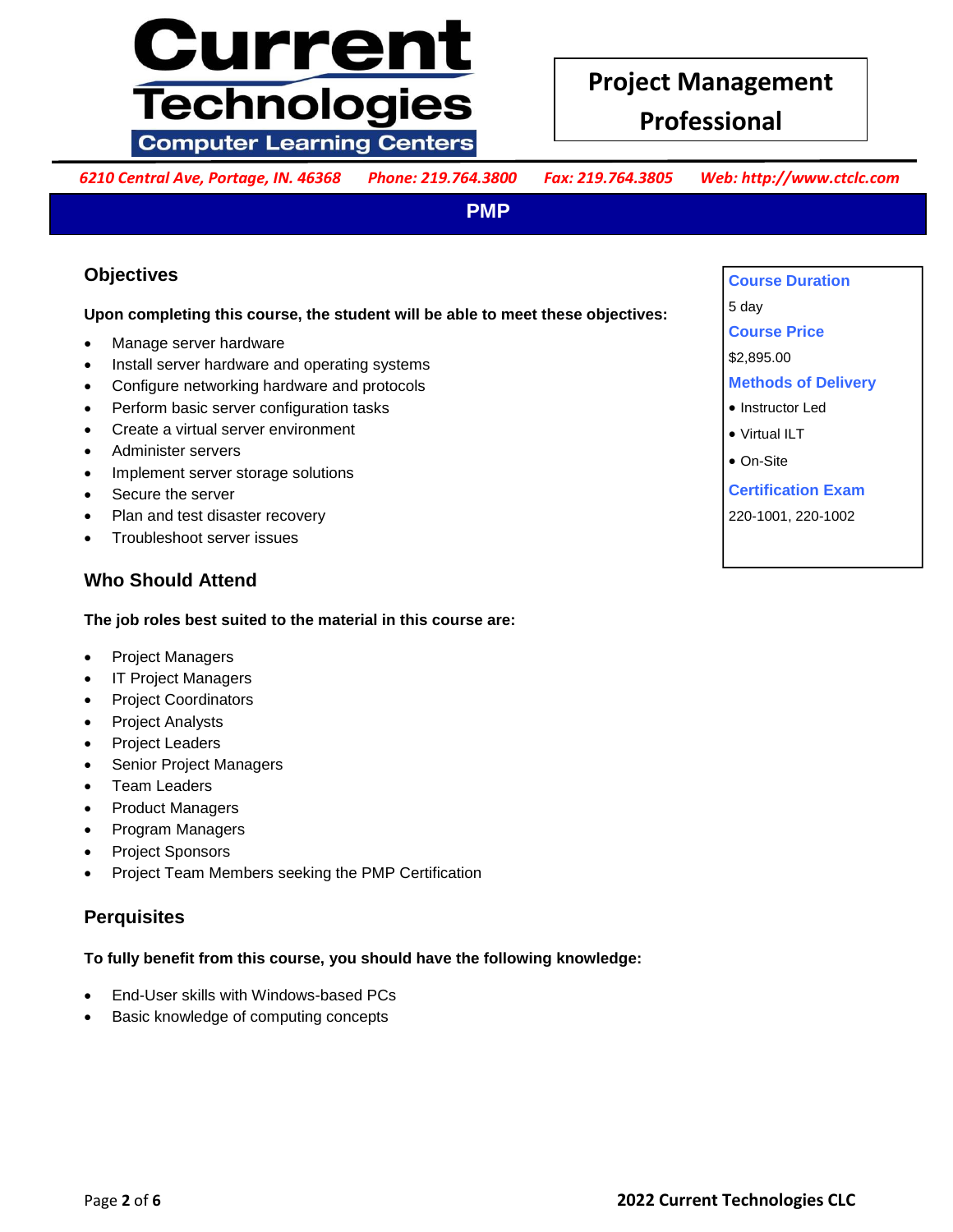

**Professional**

*6210 Central Ave, Portage, IN. 46368 Phone: 219.764.3800 Fax: 219.764.3805 Web: http://www.ctclc.com*

**PMP**

## **Outline**

## **computer introduction computer to present the next time in the next time in the next time in the next time in the next time in the next time in the next time in the next time in the next time in the next time in the nex**

- **use on the pair of the include Server.** If you have a series in the server. If you have a series in the server. If you have a series in the server. If you have a series in the server. If you have a series in the series in
- **server the server transfer transfer transfer transfer than the installation of the server of the server of any type**  $\mathbb{R}^n$  **or if you are preparing for any type**  $\mathbb{R}^n$  **or if you are preparing for any type \mathbb{R}^n** Exam Questions
- **•** Maintaining Certification
- **e** Exam-Taking Tips
- **a** Assessment Quiz **Example 1004**

#### **Module 2: PM Foundation**

- **•** PM Definitions
	- Organizational Structure
	- Project Life Cycle vs. Project Management Life Cycle
- **•** Code of Ethics and Professional Responsibility
- **the sympath experience supporting PC** has a structure who wish to  $\mathbf{r}$  and  $\mathbf{r}$  is a structure who wish to  $\mathbf{r}$  and  $\mathbf{r}$  is a structure who wish to  $\mathbf{r}$  and  $\mathbf{r}$  is a structure who wish to  $\mathbf{r}$ • Practice Test

#### **Module 3: PM Process Groups and Knowledge Areas**

- PM Process Groups
- **Perquisites** • PM Knowledge Areas

#### **Module 4: Project Integration Management**

- Overview of Project Integration
- **To ensure in your success in the U.S. To 24 months of the 24 months of the 24 months of the 24 months of the 24 months of the 24 months of hands-on**  $\mathcal{L}$  **and**  $\mathcal{L}$  **and**  $\mathcal{L}$  **and**  $\mathcal{L}$  **and**  $\mathcal{L}$  **and**  $\mathcal{L}$
- **e** Develop Project Management Plan
- **troubleshooting of PC hardware and network operating system issues. It is also**  Direct and Manage Project Execution
- **•** Monitor and Control Project Work
- **e** Perform Integrated Change Control
- **courses:** Close Project or Phase
- **Commary Exercise** 
	- Practice Exercises
- **Comparison Fiactice Test** Practice Test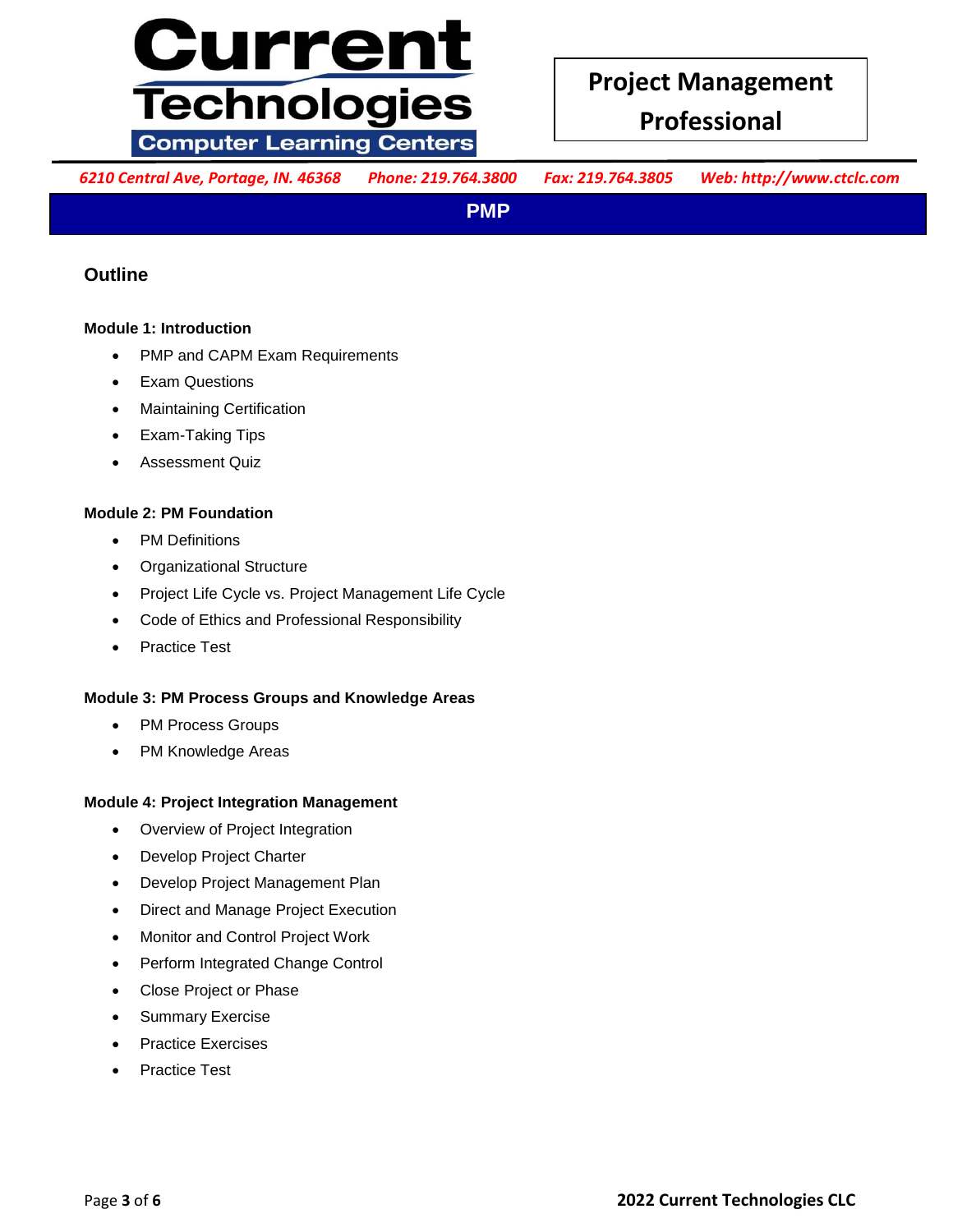# <u>Current</u> **Technologies Computer Learning Centers**

**Professional**

*6210 Central Ave, Portage, IN. 46368 Phone: 219.764.3800 Fax: 219.764.3805 Web: http://www.ctclc.com*

**PMP**

#### **Module 5: Project Scope Management**

- **•** Overview of Project Scope Management **build build a court of Project Scope Management**
- **computer Scope Management by and concept time in the next time in the next time in the next time in the next time in the next time in the next time in the next time in the next time in the next time in the next time in**
- **use on the intervents of the include any type of network server.** If you have a series in the server. If you have a series in the server. If you have a series in the server. If you have a series in the series in the serie
- **server the Scope comparing for any type**  $\alpha$  **is any type**  $\alpha$  **or if you are preparing for any type**  $\alpha$  **is any type**  $\alpha$  **if**  $\alpha$  **is any type**  $\alpha$  **is any type**  $\alpha$  **is any type**  $\alpha$  **is any type**  $\alpha$  **is any type**  $\alpha$  **is an** Define Scope
- **o** Create WBS server-related career and skills you will be primary knowledge and skills you will be primary knowledge and skills you will be provided and skills you will be provided and skills you will be an analyze of th Create WBS
- **e** Verify Scope **Serverthe CompTIA** Verify Scope
- **are control Scope** examination (Example 1995). **Control Scope** 
	- Summary Exercise
	- Practice Exercises
- **•** Practice Test

#### **Module 6: Project Time Management**

- **•** Overview of Project Time Management
- **•** Plan Schedule Management
- **make the transition to be the transition to be server that is specified and support specified and support specified and support specified and support specified and support specified and support specified and support speci**  Define Activity
	- Sequence Activity
	- Estimate Activity Resource
- **Perquisites** Estimate Activity Duration
	- Develop Schedule
	- Control Schedule
	- Practice Exercises
- **To ensure your success in your course, you should have 18 to 24 months of hands-on**  Practice Test

## **throubles are project Cost Management and network operations is also also in the system is also be also be also be also be also be also be also be also be also be also be also be also be also be also be also be also be**

- **•** Overview of Project Cost Management **by a comparison of the example of Project** Cost Management
- **e** Plan Cost Management • Plan Cost Management
- **courses:** Estimate Costs
- **•** Determine Budget
	- Control Costs
- **Comptians Exercises Comptians and a fundamental possession of the fundamental**  $\mathbb{R}^n$  **and a fundamental**  $\mathbb{R}^n$  **and**  $\mathbb{R}^n$  **and**  $\mathbb{R}^n$  **and**  $\mathbb{R}^n$  **and**  $\mathbb{R}^n$  **and**  $\mathbb{R}^n$  **and**  $\mathbb{R}^n$  **and \mathbb{R}** 
	- Practice Test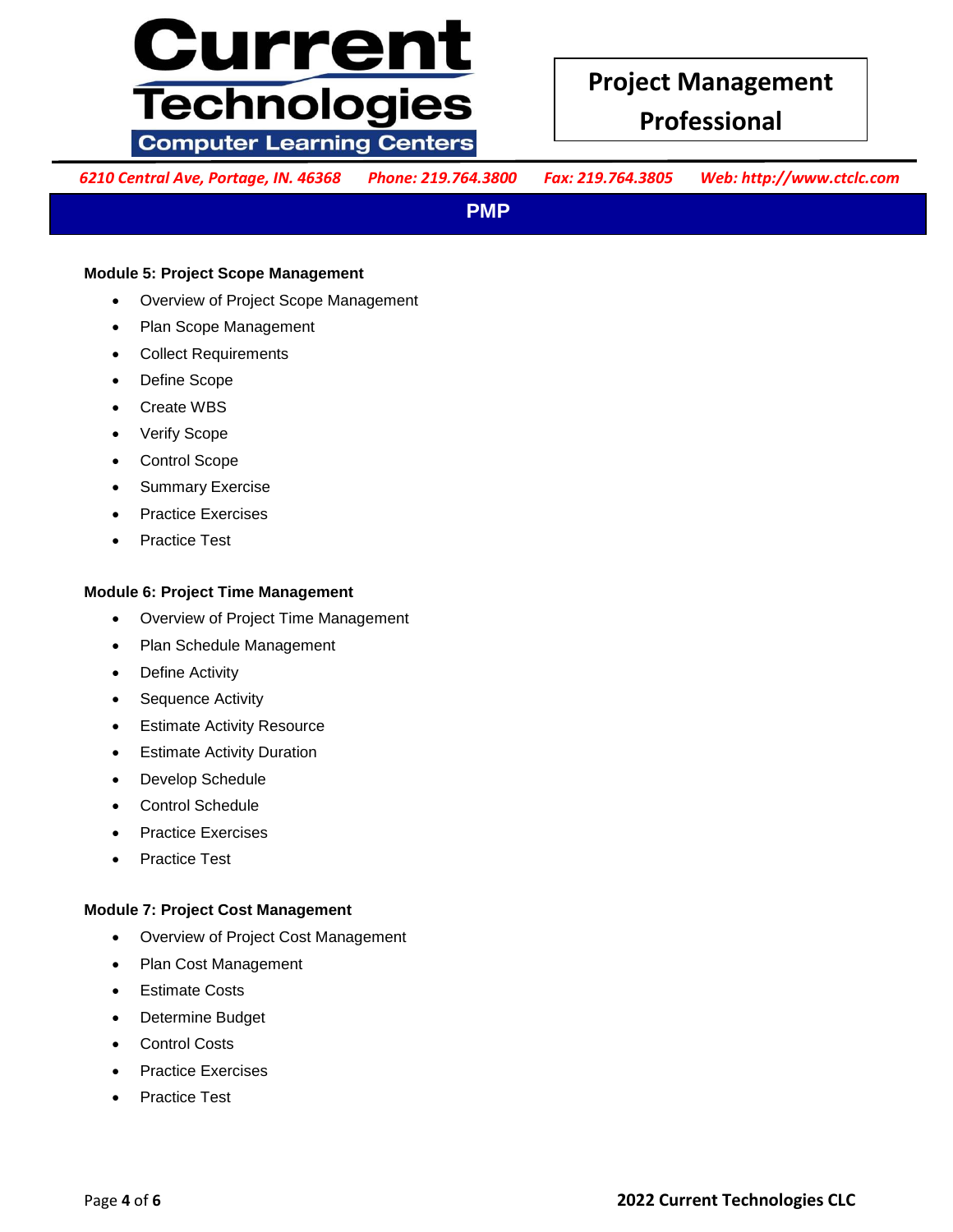# <u>Current</u> **Technologies Computer Learning Centers**

*6210 Central Ave, Portage, IN. 46368 Phone: 219.764.3800 Fax: 219.764.3805 Web: http://www.ctclc.com*

**PMP**

#### **Module 8: Project Quality Management All and** *Stephen and Culture with personal and all and all and all and all and all and all and all and all and all and all and all and all and all and all and all and all and all and*

- **•** Overview of Project Quality Management **by and concept that you will be a vertex** of  $\blacksquare$
- **use on the include administerior of network server.** If you have a server include  $\mathbb{R}^n$  and  $\mathbb{R}^n$  and  $\mathbb{R}^n$  are included in  $\mathbb{R}^n$  and  $\mathbb{R}^n$  are included in  $\mathbb{R}^n$  and  $\mathbb{R}^n$  are included i
- **server the Server Troubles and Server Troubles and Server Troubles are prepared for any type <b>Perform Quality Assurance**
- **o** Quality Control Quality Control
- **•** Practice Exercises
- **a** Practice Test

#### **Module 9: Project Human Resource Management**

- **•** Overview of Project Human Resource Management
	- Plan Human Resource Management
	- Acquire Project Team
- **The Course is designed for IT professionals such as PC, designed for IT professionals such as PC, designed in the such as PC, designed in the such as PC, designed in the such as PC, designed in the such as PC, designed in** Develop Project Team
- **technicians who have experience supporting PC has a support of the wish to be wish to be written who wish to be wish to be wish to be written with the wish of the wish of the wish to be wish to be written with the wish of** Manage Project Team
- **make the transition to be the transition to be complete** server  $\mathbf{r}$  is a support specialist of the support specialists. **The support specialists** of the support specialists of the support specialists of the support s Practice Exercises
	- Practice Test

#### **Module 10: Project Communication Management**

- **Persons**<br> **Permiew of Project Communication Management** 
	- Plan Communications Management
	- Manage Communications
- **To ensure Success in the Success in the Succession of the 18 to 24 months of the 18 to 24 months of hands-on**  $\mathbb{R}^n$  **and**  $\mathbb{R}^n$  **and**  $\mathbb{R}^n$  **and**  $\mathbb{R}^n$  **and**  $\mathbb{R}^n$  **and**  $\mathbb{R}^n$  **and**  $\mathbb{R}^n$  **and \mathbb{R}**
- **e** Practice Test Practice Test

## **recommended that Shave the CompTIA A+ certification or the extension of the extension of the extension of the extension of the extension of the extension of the extension of the extension of the extension of the extension**

- **e** Overview of Project Risk Management **by the following in the following and knowledge by the following and the following and the following and the following and the following and the following and the following and the**
- **courses:** Plan Risk Management
- **CompaNDIAS CompaNDIAS CompaNDIAGO** • Identify Risks
	- Perform Qualitative Risk Analysis
- **Company of Perform Quantitative Risk Analysis Example 2018 Company of Company Analysis** 
	- Plan Risk Response